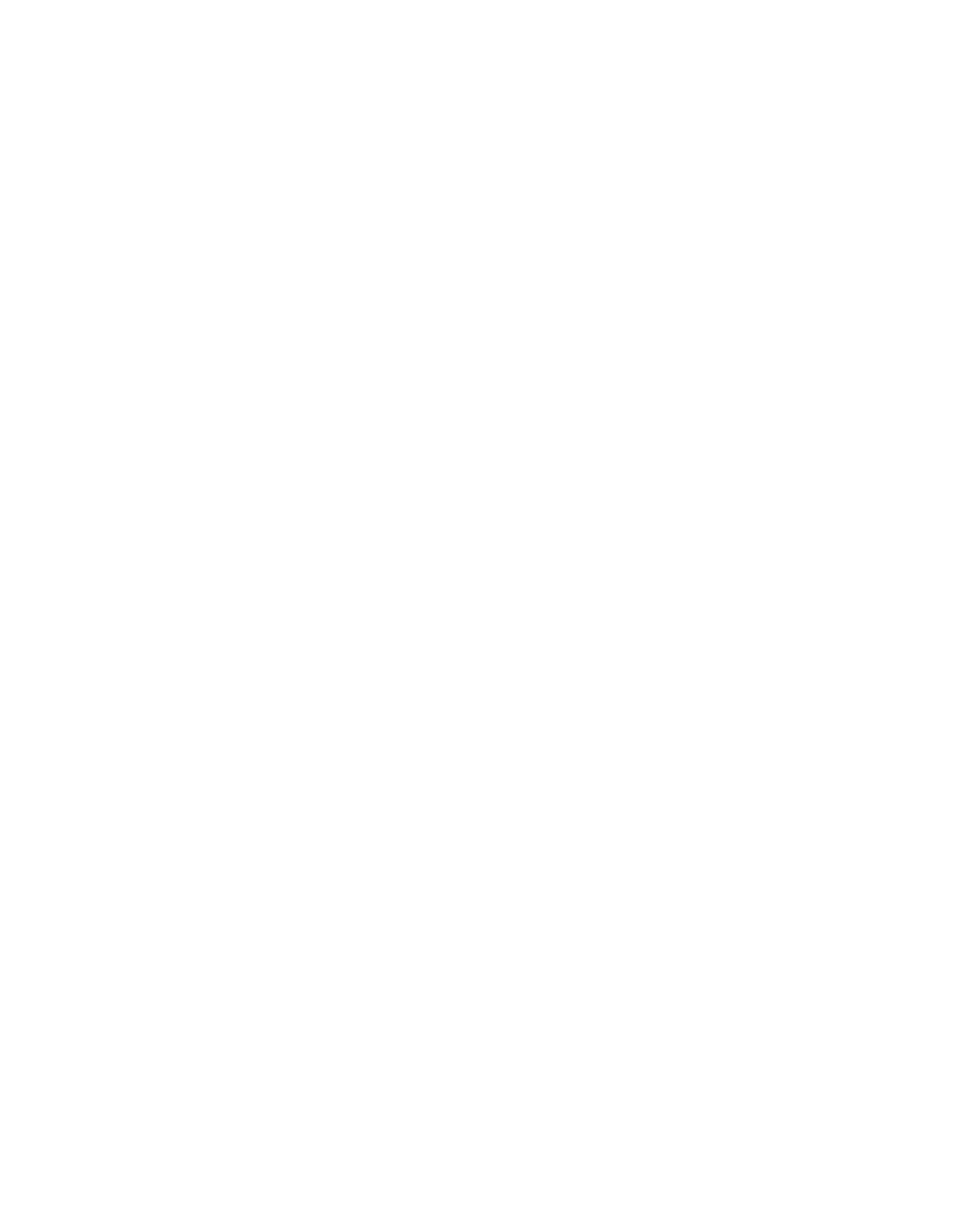## **The Jacksonville Journey – Getting Guns Off the Streets**

### **Sub-Committee**

**January 23, 2008** 

## **9:30 a.m.**

PROCEEDINGS before the Jacksonville Journey –"Getting Guns Off the

Streets" sub-committee taken on Wednesday, January 23, 2008, Edward Ball

Building,  $8<sup>th</sup>$  Floor – 214 N. Hogan Street, Jacksonville, Duval County, Florida

commencing at approximately 9:30 a.m.

Bishop John Howard, Chair

Joe Stelma, Member

Ed Hearle, Member

Jon Phillips, Staff

APPEARANCES

**COMMITTEE CHAIR & MEMBERS:** BISHOP JOHN HOWARD, Chair JOE STELMA, Member ED HEARLE, Member

# **PROFESSIONAL STAFF:**

JON PHILLIPS, Office of General Counsel

STAFF: LYN COMPTON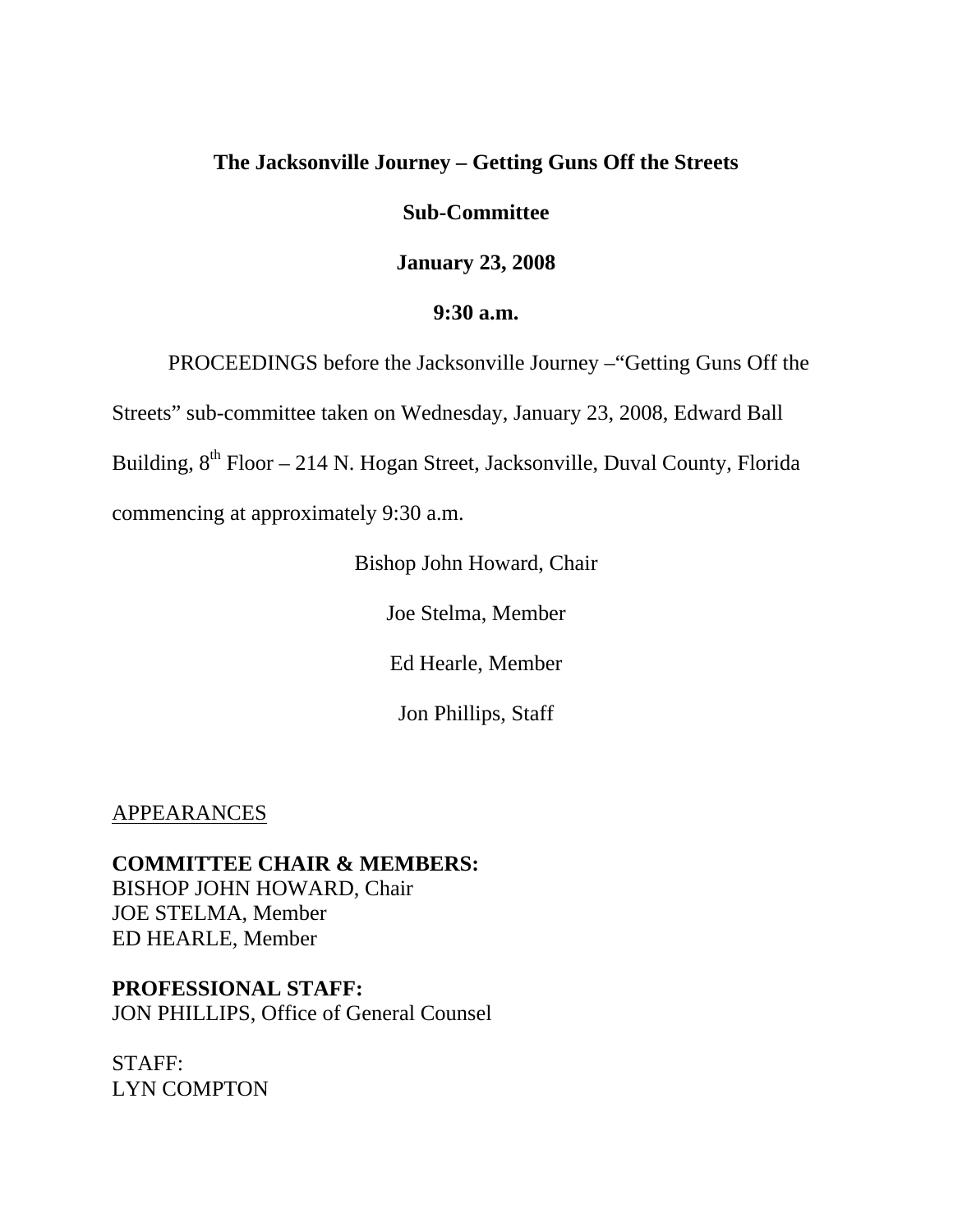### **PROCEEDINGS**

January 23, 2008

Getting Guns Off the Streets 9:30 a.m.

**Call to Order and Comments.** Bishop John Howard, Chair, called the meeting to order at 9:30 a.m.

**Purpose of Meeting**. To establish this committee's goals, to discuss the methods and resources available to accomplish these goals, and to set a schedule of meetings for this sub-committee.

#### **Minutes**.

 Bishop Howard questioned Mr. Phillips concerning Sunshine Law and the sub-committee's duties under this law. Mr. Phillips explained that these meetings are recorded events and, therefore, public record. He also cautioned members that discussing committee business among themselves (i.e., in private) was a violation of the Sunshine Law and should not be undertaken.

 Bishop Howard then turned to Mr. Phillips for an overview of present gun laws. Mr. Phillips explained that there are firearms laws at the Federal, State and local levels, and further explained how they interacted. Mr. Phillips also summarized applicable Florida Statutes regarding illegal use and possession of guns. Mr.Phillips presented a handout of the summary and a copy of Chapter 790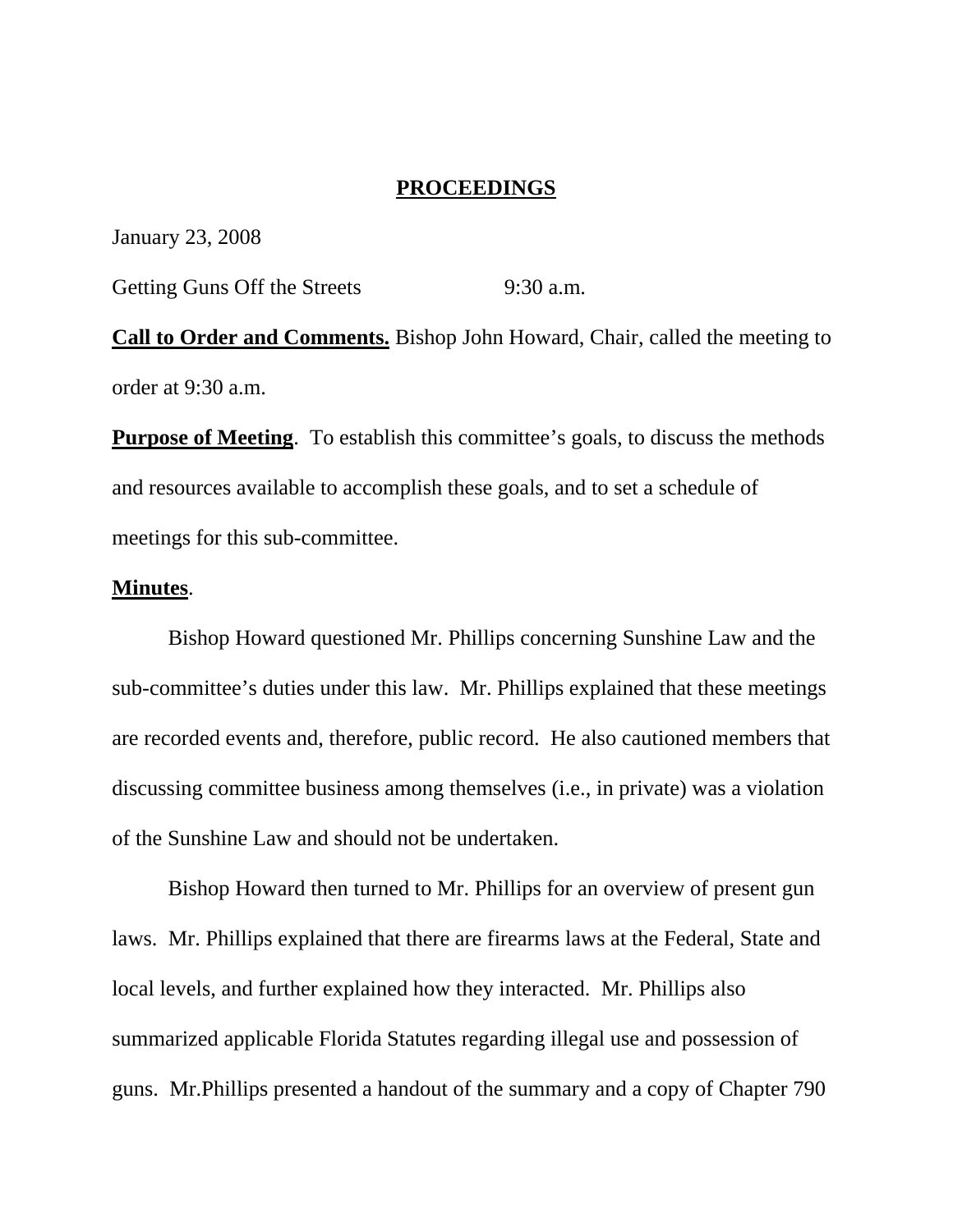of the Florida Statutes.

 Mr. Hearle handed out a newspaper clipping from the Washington Post dated December 23, 2007 which concerned measures being taken by the incoming Mayor of Philadelphia to curb gun violence.

 The sub-committee agreed that its focus should be on gun illegality rather than the issues created by laws regarding lawful use of firearms issues.

 Mr. Stelma indicated that one possible action to be considered was that career criminals were causing many of the problems and that lessening of, or dropping charges, involving firearms is not good.

 Mr. Stelma suggested that one possible action to be considered was that areas of high criminal activity should be so designated, and that judges should be allowed to impose higher bond amounts at initial arrest for crimes committed within those designated areas. He feels the Sheriff's Department has the information on hand as to which areas to designate as high criminal areas. Through discussion it was suggested that any such effort must be carefully undertaken with oversight in the community.

 It was suggested that the Sheriff should be more involved in these communities, have a greater presence. It was also suggested that residents of communities designated as high criminal activity areas should be made aware of the proposed higher bond for criminal acts committed in these areas.

Mr. Hearle suggested that this subcommittee could possibly use a member

-3-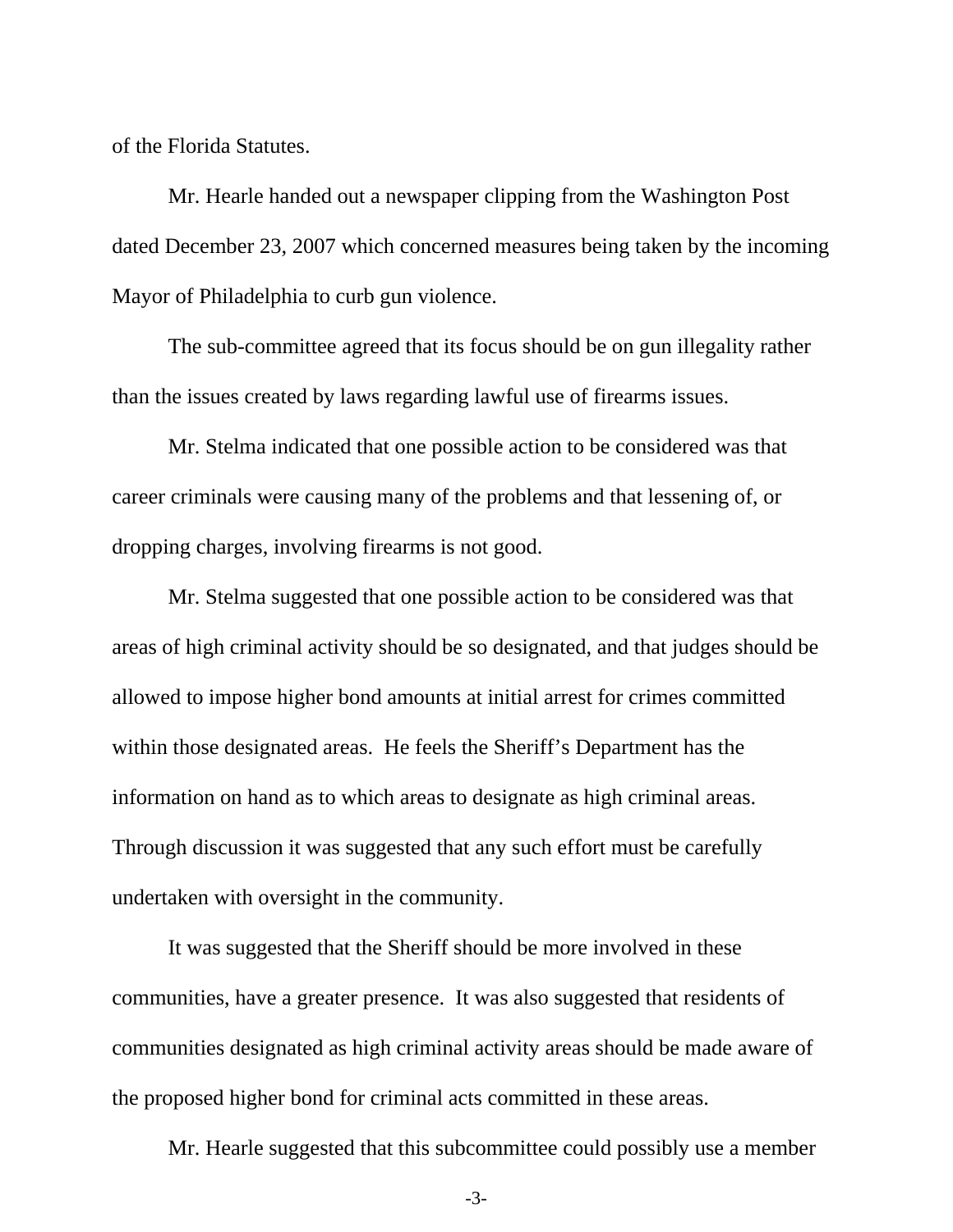from a community designated as one with high criminal activity. Bishop Howard responded that the subcommittee might be able to invite visitors from these communities to give the committee a broader perspective.

 Mr. Phillips explained that there were no limits on who can participate in the committee's meetings. Mr. Phillips will pass along this suggestion to the Law Enforcement Committee.

 It was agreed among the committee members that Mr. Phillips should inquire as to the focus of other subcommittees so that this subcommittee does not overlap the work being done by those other subcommittees

 It was suggested that someone from the DCSB should be invited to address this subcommittee about the firearms problems in the school system, if any.

 It was suggested that other committees might be covering the neighborhood issues and that perhaps this sub-committee should look at those who commit gun crimes and penalties that they receive.

Mr. Stelma asked whether sentencing guidelines play a part?

 Mr. Phillips suggested that to determine that empirically would necessitate looking at the percentage of maximum sentences gun criminals have received and how often do the sentences go below the guidelines.

 It was suggested that perhaps a random sample of State Attorney's Office files should be examined to get a feel for how gun crimes are treated on average.

Bishop Howard mentioned high capacity guns and weapons of mass

-4-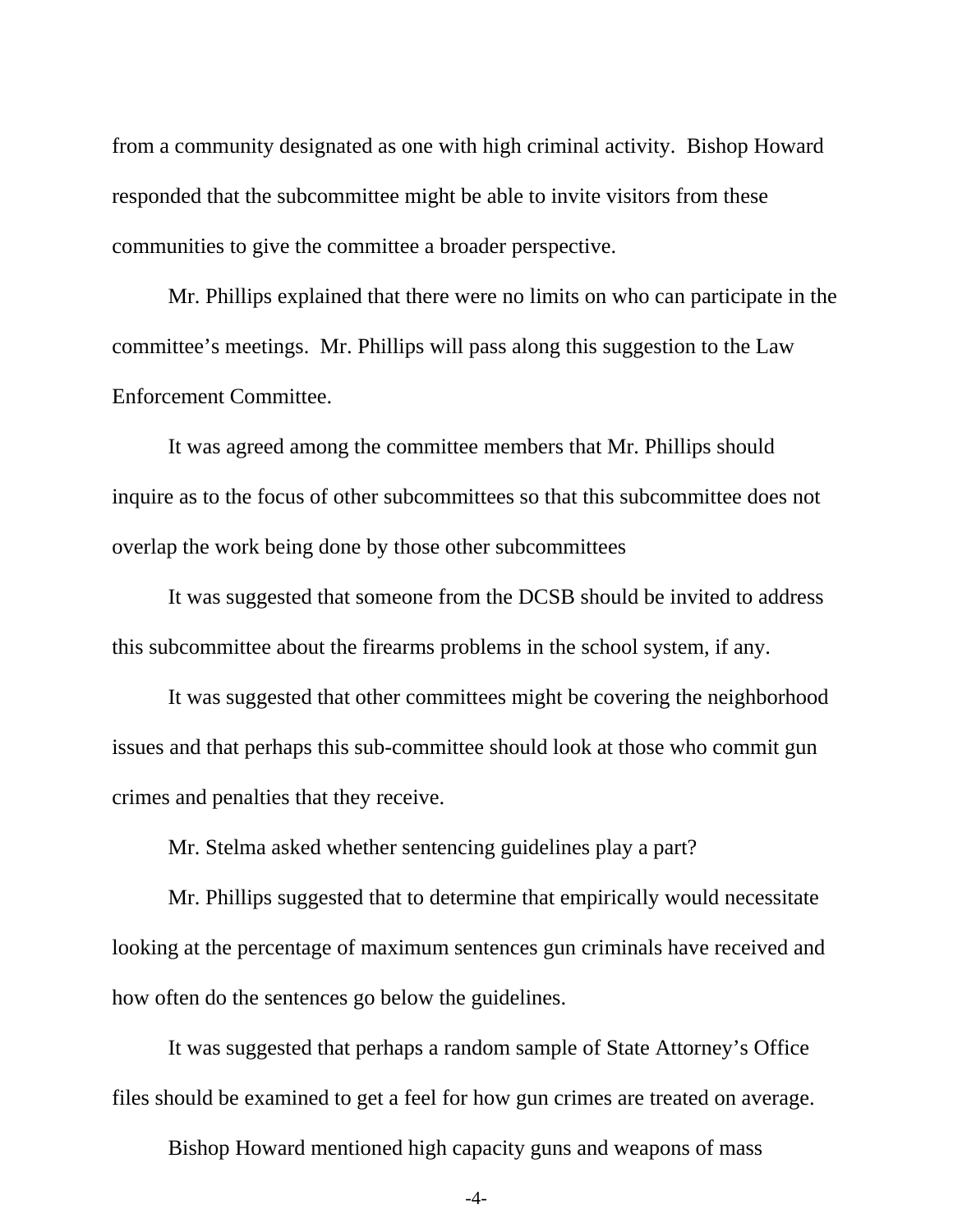destruction. He also inquired as to whether the Sheriff's Office or State Attorney's office has a gun crimes unit. If such a unit exists, he wants representatives at the next meeting.

 Bishop Howard feels these departments should have information they will share and requests that Mr. Phillips make contact with both the Sheriff's Office and State Attorney's Office to get names of people who can meet with this subcommittee at future meetings. Mr. Phillips agreed to make these arrangements.

 Suggestions were made as to where this subcommittee should focus its attention – streets first, schools later? Start with schools in target areas?

 Mr. Phillips will check with other subcommittees on their involvement with schools.

### 10:25 a.m. to 10:35 a.m. – BREAK

 The rest of the meeting was utilized to discuss and schedule subcommittee deadlines and meetings. It was noted that this subcommittee's Interim Report is due on March 13, 2008. It was noted that collection of data would ideally be accomplished prior to this date. Final committee recommendations are due by April 10, 2007.

The subcommitee agreed on the following meeting schedule:

Monday 28 January 9:30 AM Tuesday 5 February 2:30 PM Tuesday 19 February 2:00 PM Tuesday 26 February 2:00 PM Thursday 6 March 9:30 AM